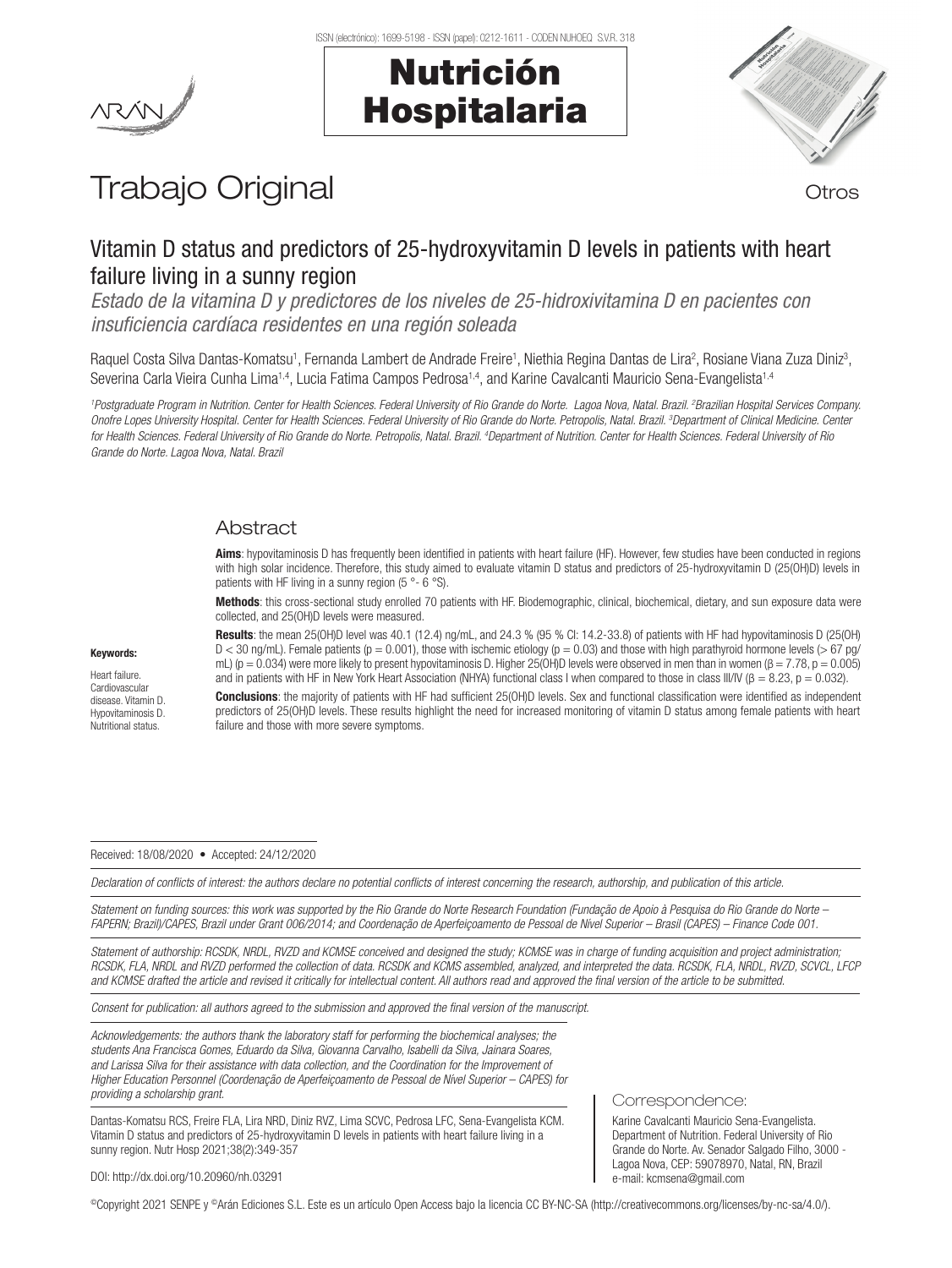#### Resumen

Objetivos: la hipovitaminosis D se ha identificado con frecuencia en pacientes con insuficiencia cardíaca (IC). Sin embargo, pocos estudios se han realizado en regiones con una alta exposición solar. Por lo tanto, este estudio tuvo como objetivo evaluar el estado de la vitamina D y los predictores de los niveles de 25-hidroxivitamina D (25(OH)D) en pacientes con IC que viven en una región soleada (5 °-6 °S).

Métodos: este estudio transversal incluyó a 70 pacientes con IC. Se recopilaron datos biodemográficos, clínicos, bioquímicos, dietéticos y de exposición solar, y se midieron los niveles de 25(OH)D.

Resultados: el nivel medio de 25(OH)D fue de 40,1 (12,4) ng/mL y el 24,3 % (IC 95 %: 14,2-33,8) de los pacientes con IC tenían hipovitaminosis D (25(OH)D < 30 ng/mL. Las pacientes mujeres (p = 0,001), aquellos con IC de etiología isquémica (p = 0,03) y aquellos otros pacientes con niveles altos de hormona paratiroidea (> 67 pg/mL) (p = 0,034) tenían más probabilidades de presentar hipovitaminosis D. Se observaron niveles más altos de 25(OH)D en los hombres que en las mujeres (β = 7,78, p = 0,005), y en los pacientes con IC de clase funcional I de la New York Heart Association (NHYA) que en los de clase III/IV ( $\beta = 8,23$ ,  $p = 0,032$ ).

Conclusiones: la mayoría de los pacientes con IC tenían niveles suficientes de 25(OH)D. El sexo y la clasificación funcional se identificaron como predictores independientes de los niveles de 25(OH)D. Estos resultados destacan la necesidad de un mayor control del estado de la vitamina D entre las mujeres con insuficiencia cardíaca y los pacientes con síntomas más graves.

#### INTRODUCTION

Heart failure (HF) is a clinical syndrome characterized by structural and/or functional cardiac abnormalities that impair ventricular filling or blood ejection, resulting in reduced cardiac output and/or elevated intracardiac pressure at rest and during stress. Furthermore, HF involves complex metabolic, immunological, and neuroendocrine interactions that can negatively affect muscle, fat, and bone metabolism (1).

Vitamin D has been recognized for its key role as a mediator of calcium and phosphorus homeostasis in bones (2). Additionally, vitamin D is also involved in extra-skeletal tissues (3); in particular, the specific nuclear vitamin D receptor (VDR) and enzymes associated with vitamin D metabolism have been observed in tissues other than bones, including in the cardiovascular system (4). 1,25-dihydroxy-vitamin D [1,25(OH)<sub>2</sub>D], the active vitamin D metabolite, exerts effects on the heart since it binds to the vitamin D receptor (VDR), and has potential modulatory effects on cardiac hypertrophy and failure (5); it also has a regulatory role in: a) the renin-angiotensin-aldosterone system; b) the remodelling and mediation of collagen deposition, fibrosis, and matrix metalloproteinase levels in the cardiac system; c) immediate and non-genomic effects on signal transduction mediators, and d) the modulation of the inflammatory process (3-5).

Low concentrations of vitamin D are frequently found in patients with HF, and they have been associated with increased plasma renin activity, inflammation profile, and high concentrations of natriuretic peptides and parathormone (PTH). These changes impair renal function, thereby worsening the functional capacity and severity of HF (6-9). In most cases, hypovitaminosis D is attributed to low dietary intake of vitamin D and reduced sun exposure, which itself is attributable to low tolerance for exercise (10,11). However, most studies evaluating vitamin D status were conducted in geographical regions with higher latitudes and lower solar incidence (7-9,12,13), and failed to consider factors directly related to vitamin D uptake, including sun exposure, skin type, and dietary intake (2).To address this gap, our study aimed to evaluate vitamin D status and predictors of 25(OH)D levels in patients with HF living in a sunny region of north-eastern Brazil.

#### MATERIAL AND METHODS

#### STUDY POPULATION AND ETHICAL ASPECTS

This analytical cross-sectional study included adult and elderly subjects of both sexes aged  $\geq$  18 years who were diagnosed with HF at Onofre Lopes University Hospital in Natal (5° 45' 54" S), Rio Grande do Norte, Brazil. Natal, a city in north-eastern Brazil, has a high solar radiation intensity, with an ultraviolet index  $> 7$ year-round and levels > 10 between October and February (14)

Clinical diagnoses of HF were confirmed by a team of cardiologists, according to the Framingham and Boston criteria, as well as Doppler echocardiography (15). We excluded patients with a previous diagnosis of cancer, autoimmune disease and/ or osteoporosis; haemodialysis or peritoneal dialysis; history of bariatric surgery; hepatic transaminase levels greater than three times the reference values; and patients who were pregnant or lactating. Patients who used calcium, phosphorus, or vitamin D supplements, glucocorticoids, and/or antiepileptics during the last 3 months were also excluded.

Patients were selected by convenience sampling from the outpatient care flow between January and December 2017. At data collection, 120 patients were enrolled, of whom 40 were excluded because they did not meet the previously defined criteria. Additionally, five of the remaining 80 recruited patients refused to participate. Four patients dropped out and one died during the study. Finally, data were collected from 70 participants, who were stratified into two groups: "hypovitaminosis  $D$ " (n = 17) and "sufficient vitamin D" ( $n = 53$ ).

The research proposal was approved by the institutional review board (protocol CAAE 59827516.2.0.0.0.5292). All participants were provided information about the study and signed an informed consent form.

## CLINICAL, BIODEMOGRAPHIC AND ANTHROPOMETRIC DATA

Clinical data regarding the etiology of HF, New York Heart Association (NYHA) functional classification, presence of comorbidities,

Palabras clave: Insuficiencia cardíaca. Enfermedad cardiovascular. Vitamina D. Hipovitaminisis D. Estado nutricional.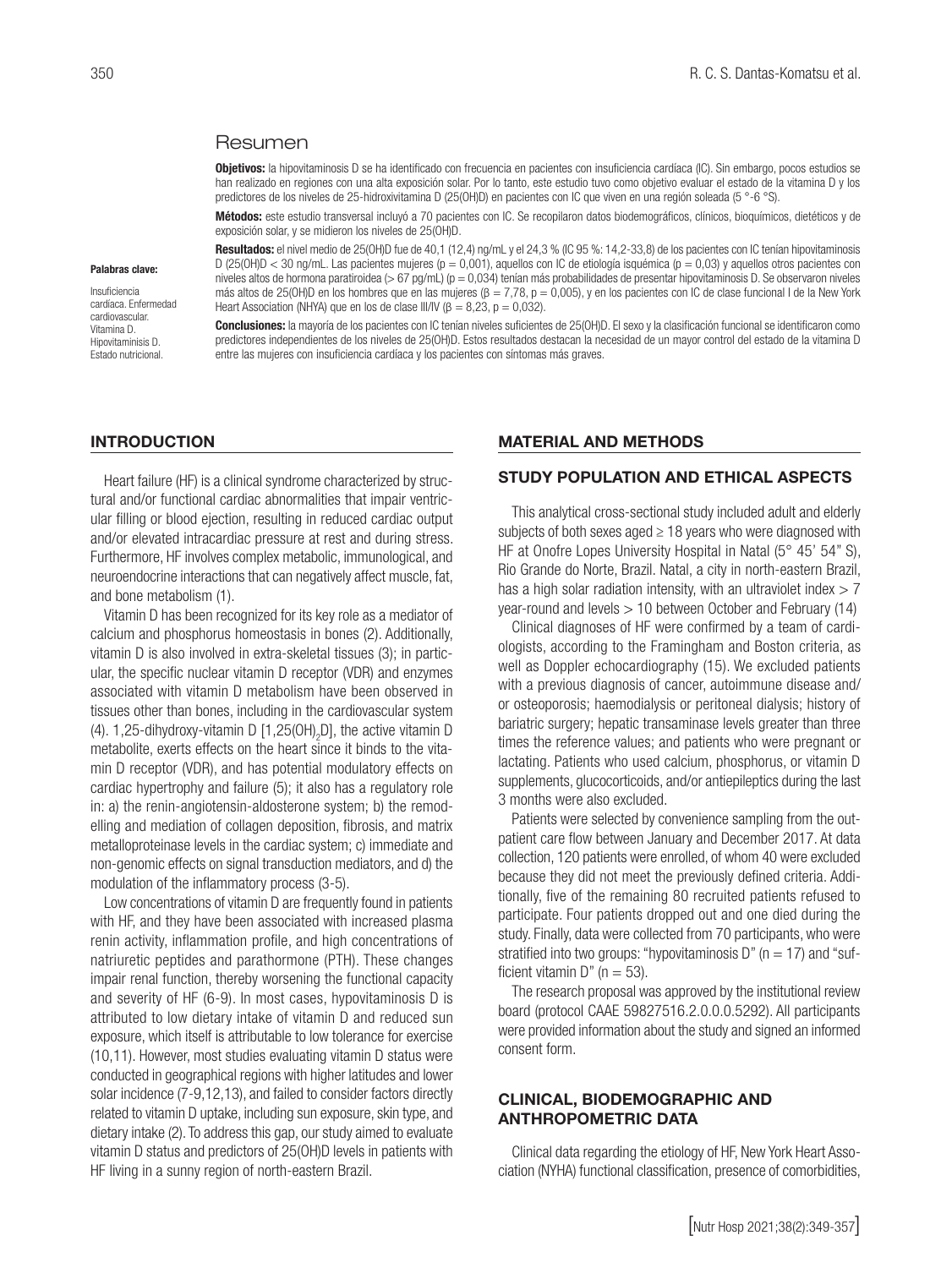and left ventricular ejection fraction (LVEF) value as assessed by Doppler echocardiography were obtained from electronic medical records. Patients with a LVEF  $<$  40 %, 40-49 %, or  $\geq$  50 % were classified as having HF with a reduced ejection fraction (HFrEF), a mid-range ejection fraction (HFmrEF), or a preserved ejection fraction (HFpEF), respectively (1).

Physical activity practice was evaluated as previously reported (16). Skin type was defined according to Fitzpatrick (17), who classified human skin color into six categories, ranging from type I (white) to type VI (black). Sun exposure was assessed using a score corresponding to the last 7-day period prior to blood collection. First, a daily score that considered the time of sun exposure and the amount of exposed skin was calculated. The weekly score was obtained from the sum of daily scores and ranged from 0 to 56 hours (18). Considering a half-life of 3 weeks for 25(OH)D (19), each participant was allocated to the season of the year that corresponded to the date 21 days before blood collection.

Weight and height measurements were obtained using a digital scale with a capacity of 200 kg and a precision of 0.1 kg (Leader Balanças®, São Paulo, Brazil, LD-1050 Line, Model P-200 C). Height was measured using a stadiometer attached to the scale. The body mass index (BMI) was used as anthropometric assessment. BMI classifications for adults and elderly individuals were performed according to the World Health Organization (20) and Lipschitz (21), respectively.

#### BIOCHEMICAL ANALYSIS

Blood samples were collected via venipuncture after a 12-hour overnight fast. Blood glucose, triglycerides, HDL-c, albumin, and total calcium levels were determined via colorimetric-enzymatic assays. Phosphorus, glutamic-oxaloacetic transaminase (GOT), and glutamic-pyruvic transaminase (GPT) levels were measured using enzymatic ultraviolet (UV) assays. Glycated hemoglobin (HbA1c) and high-sensitivity C-reactive protein (hs-CRP) levels were analyzed by immunoturbidimetry. Creatinine was measured by the kinetic method, and urea by the UV kinetic method. All analyses were performed using the Wiener Lab® test kit (Wiener Laboratory Group, Santa Fe, Argentina) and CMD800iX1 automated device (Diamond Diagnostics, Holliston, MA, USA). LDL-c levels were determined using Friedewald's formula (22). A hemoglobin analysis was performed using the cyanide-free colorimetric method and the Advia® 2120i Haematology System (Siemens Healthcare, Erlangen, Germany). Serum intact PTH (iPTH) levels were determined by chemiluminescence using the commercially available Unicel® DxI800 immunoassay system (Beckman Coulter, Brea, CA, USA).

Serum 25(OH)D levels were evaluated using the COBAS 6000 Modular Equipment automated system (Roche®, Basel, Switzerland) and the Elecsys® Vitamin D total electrochemiluminescence immunoassay kit (Roche®, Basel, Switzerland). A cut-off point of  $25(OH)D \ge 30$  ng/mL was used to define vitamin D sufficiency. Vitamin D deficiency was defined as serum 25(OH)D < 20 ng/ml (19). For this study, patients with  $25(OH)D < 30$  ng/mL were allocated to the hypovitaminosis D group (23). iPTH levels were also categorized; here, a level  $> 67$  pg/mL was considered high. The estimated glomerular filtration rate (eGFR) was calculated using the Chronic Kidney Disease Epidemiology Collaboration (CKD-EPI) equation, and a reduced eGFR was defined as a CKD-EPI result of  $< 60$  mL/min/1.73 m<sup>2</sup> (1).

## DIETARY INTAKE ASSESSMENT

The dietary intakes of vitamin D, calcium, and phosphorus were determined in triplicate by trained researchers using the 24-hour food recall method. A dietary analysis was performed using Virtual Nutri Plus® 2.0 (Keeple Company, São Paulo, Brazil). The Multiple Source Method was used to estimate the habitual intakes of nutrients and remove intrapersonal variability.

Subsequently, nutrients were adjusted by energy levels according to the method proposed by Willett and Stampfer (24). The prevalence of inadequate vitamin D intake was estimated using the equation below (25), with reference to the Estimated Average Requirement (EAR) (26).

*z = (mean of intake)/standard deviation*

#### STATISTICAL ANALYSIS

Continuous variables are expressed as means (standard deviation) for normally distributed data, and by medians (quartiles 1-3) for asymmetrically distributed data. Categorical variables are expressed as absolute frequencies (percentages). The Shapiro– Wilk test was used to evaluate the distributions of data.

Data were missing for the following variables: sun exposure, total calcium, total cholesterol, HDL-c, LDL-c, fasting glucose, hemoglobin, HbA1c, iPTH, triglycerides, urea, dietary vitamin D, dietary calcium, and dietary phosphorus. In such cases, a simple imputation method was applied to replace the missing value with the central trend value of the variable. Imputation could not be performed for albumin, phosphorus, and hs-CRP levels because the amount of missing data exceeded the maximum allowable level.

Student's t-test and the Mann–Whitney test were used for comparisons of variables between groups according to 25(OH) D cut-off points as appropriate. The chi-square test was used to evaluate associations between categorical variables. Correlations between 25(OH)D levels and continuous variables were evaluated using Pearson's coefficient (r) for normally distributed data, and Spearman's coefficient for abnormally distributed data. The generalized linear regression model was adjusted for the variable 25(OH)D according to the stepwise method for the selection of model variables. We considered the independent variables to be clinically relevant for predicting 25(OH)D. The variables whose p-value was less than 0.10 in the bivariate analysis were included in the model. The criteria used to assess the permanence of the independent variable in the model were: 1) absence of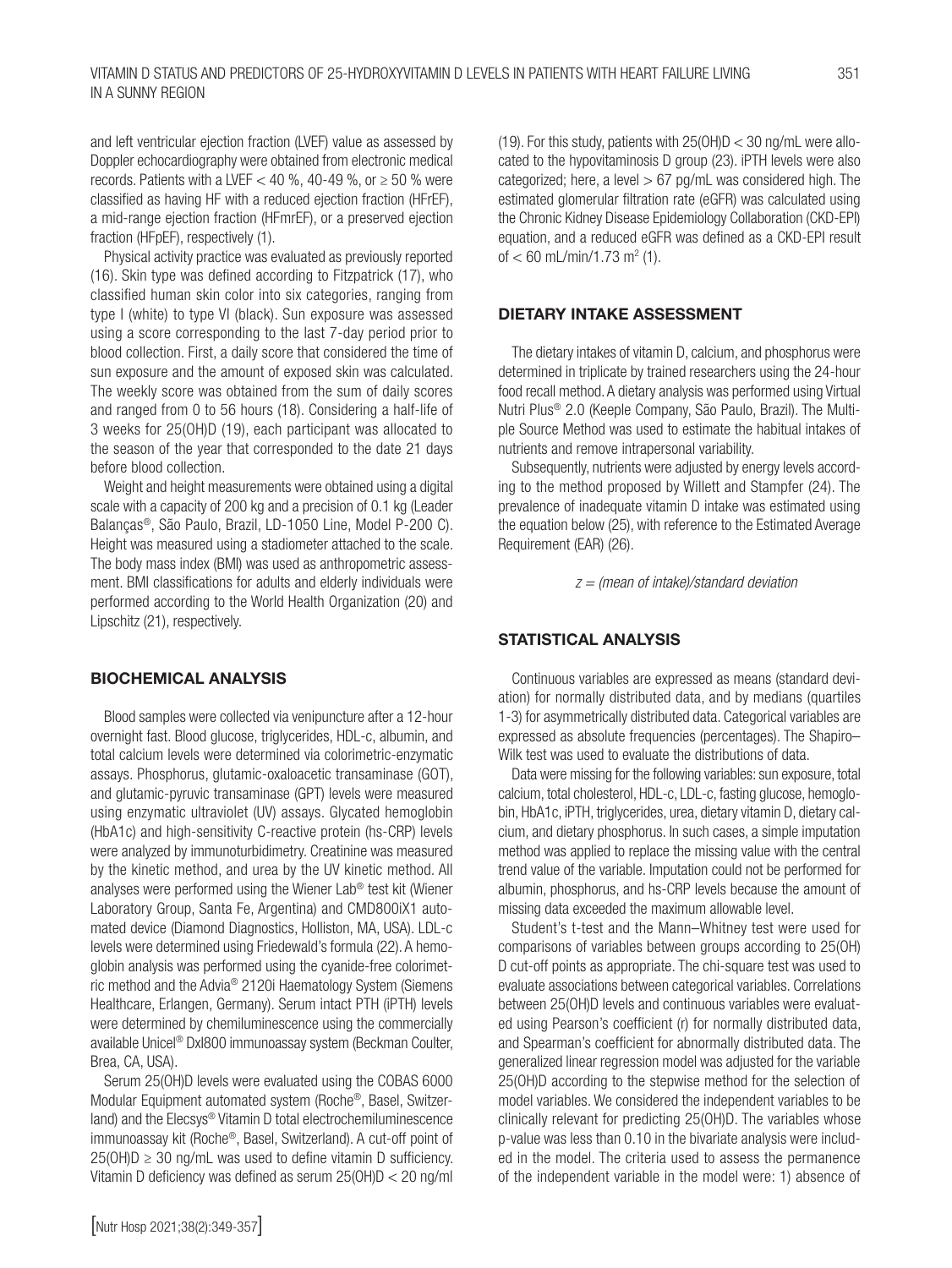multicollinearity; 2) the Wald chi-squared test, and 3) the ability to improve the quality of the model using the Akaike information criterion (AIC). The initial predictors were sex, etiology, HF functional class, parathormone, and TGP (AIC  $=$  572.69). However, after adjustment criteria were applied, the model selected to predict 25(OH)D levels was composed of sex, parathormone, and HF functional class (AIC  $=$  565.24). For all analyses, a p-value < 0.05 was considered statistically significant. The software package SPSS Statistics® version 22.0 was used for data storage and analysis.

# RESULTS

Most of the participants were male (64.3 %) with a mean age of 53(15) years, and 57.1 % of them were overweight. Furthermore, 60 % of the participants had HFrEF, and most met the criteria for NYHA functional class I. Female patients and those with an ischemic etiology were more likely to present with hypovitaminosis D, as well as patients who did not use angiotensin II receptor antagonists or angiotensin-converting enzyme inhibitors (ARA/ ACEI), and those who did use antiplatelet medications (Table I).

|                                       |                          | 25(OH)D                                              |                                                  |           |
|---------------------------------------|--------------------------|------------------------------------------------------|--------------------------------------------------|-----------|
| <b>Variables</b>                      | <b>Total</b><br>$n = 70$ | <b>Hypovitaminosis D</b><br>$<$ 30 ng/mL<br>$n = 17$ | <b>Sufficient</b><br>$\geq 30$ ng/mL<br>$n = 53$ | p-value   |
| Age (years) <sup>a</sup>              | 53 (15)                  | 58 (15)                                              | 52(15)                                           | 0.119     |
| $Sex^b$                               |                          |                                                      |                                                  |           |
| Female                                | 25(35.7)                 | 12 (70.6)                                            | 13 (24.5)                                        |           |
| Male                                  | 45 (64.3)                | 5(29.4)                                              | 40 (75.5)                                        | $0.001*$  |
| BMI (kg/m <sup>2</sup> ) <sup>a</sup> | 26.63 (5.13)             | 26.29 (5.06)                                         | 26.73 (5.19)                                     | 0.762     |
| Malnutrition                          | 6(8.6)                   | 1(1.4)                                               | 5(7.1)                                           |           |
| Eutrophy                              | 24 (34.3)                | 8(11.4)                                              | 16 (22.9)                                        | 0.437     |
| Overweight                            | 40(57.1)                 | 8(11.4)                                              | 32 (45.8)                                        |           |
| Skin type <sup>b</sup>                |                          |                                                      |                                                  |           |
| $\vert\vert$                          | 7(10)                    | 2(11.8)                                              | 5(9.4)                                           |           |
| $\left\  {}\right\ $                  | 26 (37.1)                | 7(41.2)                                              | 19 (35.8)                                        |           |
| IV                                    | 15(21.4)                 | 5(29.4)                                              | 10 (18.9)                                        | 0.611     |
| $\vee$                                | 18 (25.7)                | 3(17.6)                                              | 15 (28.3)                                        |           |
| VI                                    | 4(5.7)                   | 0(0.0)                                               | 4(7.5)                                           |           |
| Seasons <sup>b</sup>                  |                          |                                                      |                                                  |           |
| Summer                                | 13(18.6)                 | 1(5.9)                                               | 12 (22.6)                                        |           |
| Autumn                                | 25 (35.7)                | 4(23.5)                                              | 21 (39.6)                                        | 0.110     |
| Winter                                | 23 (32.9)                | 9(52.9)                                              | 14 (26.4)                                        |           |
| Spring                                | 9(12.9)                  | 3(17.6)                                              | 6(11.3)                                          |           |
| Solar exposure score <sup>a</sup>     | 15 (6-28)                | 10.0 (4.0-23.5)                                      | 16.0 (6.5-28.0)                                  | 0.232     |
| Sunscreen                             | 12(17,1)                 | 3(17,6)                                              | 9(17,0)                                          | 0.949     |
| Exercise time (min/week) <sup>c</sup> | 37.5 (0.0-150.0)         | $0.0 (0.0 - 175.0)$                                  | 75.0 (0.0-150,0)                                 | 0.389     |
| Etiology <sup>b</sup>                 |                          |                                                      |                                                  |           |
| Ischemic                              | 29 (41.4)                | 11 (64.7)                                            | 18 (34.0)                                        | $0.030**$ |
| Non-ischemic                          | 30 (42.9)                | 4(23.5)                                              | 26 (49.1)                                        |           |
| Undefined                             | 11(15.7)                 | 2(11.8)                                              | 9(17.0)                                          |           |
| LVEF $(%)^c$                          | 36 (26-50)               | 41 (28-54)                                           | 34.5 (26-47)                                     | 0.255     |

Table I. Biodemographic, anthropometric, and clinical characteristics of patients with heart failure according to 25(OH)D levels

*(Continuation in the next page)*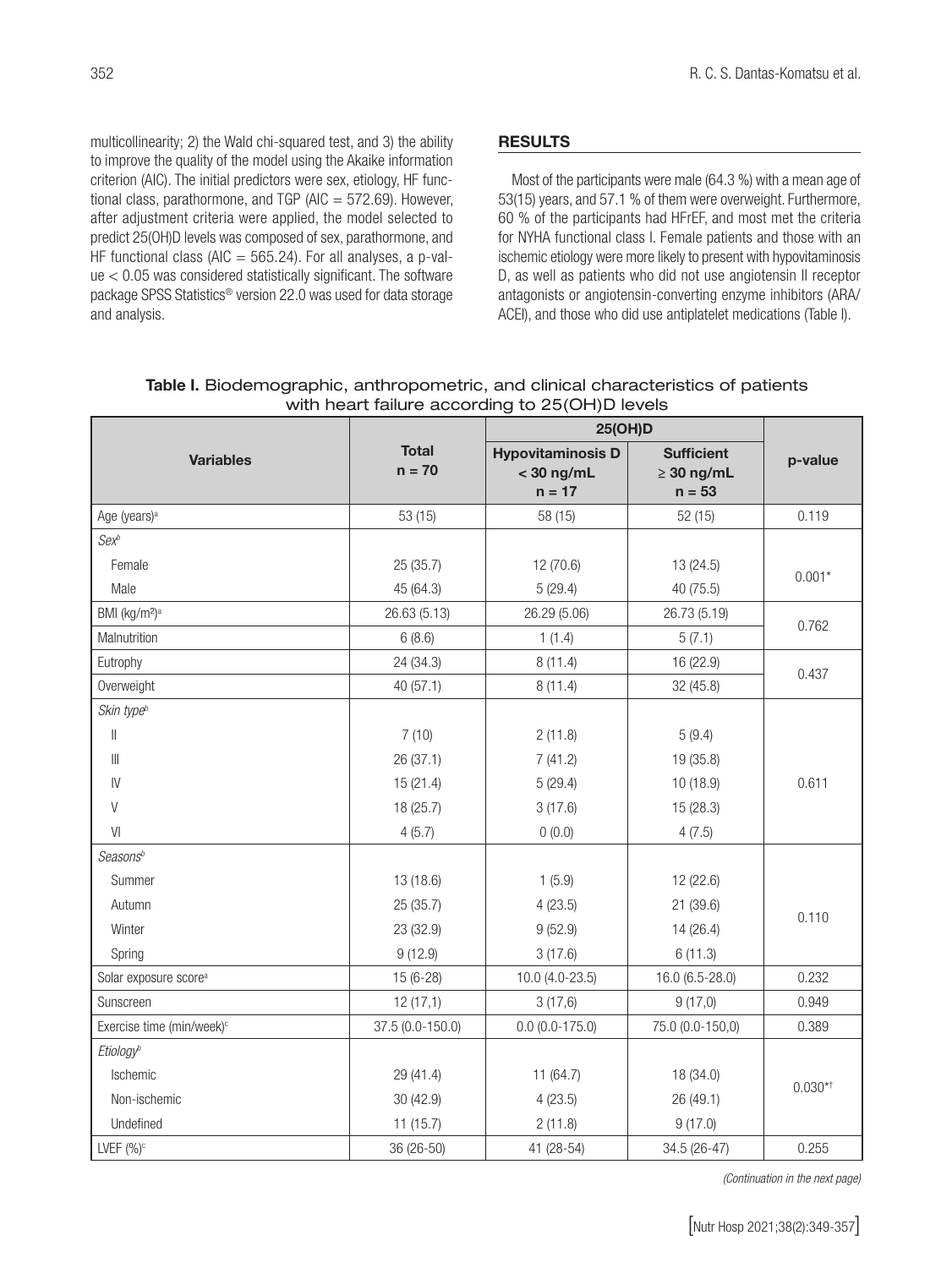| $\frac{1}{2}$<br><b>25(OH)D</b>             |                          |                                                      |                                                  |          |
|---------------------------------------------|--------------------------|------------------------------------------------------|--------------------------------------------------|----------|
| <b>Variables</b>                            | <b>Total</b><br>$n = 70$ | <b>Hypovitaminosis D</b><br>$<$ 30 ng/mL<br>$n = 17$ | <b>Sufficient</b><br>$\geq 30$ ng/mL<br>$n = 53$ | p-value  |
| $HF$ definition <sup>b</sup>                |                          |                                                      |                                                  |          |
| <b>HFrEF</b>                                | 42 (60.0)                | 8(47.1)                                              | 34 (64.2)                                        |          |
| <b>HFmrEF</b>                               | 10(14.3)                 | 3(17.6)                                              | 7(13.2)                                          | 0.448    |
| <b>HFpEF</b>                                | 18(25.7)                 | 6(35.3)                                              | 12 (22.6)                                        |          |
| NYHA functional classification <sup>b</sup> |                          |                                                      |                                                  |          |
|                                             | 46 (65.7)                | 8(47.1)                                              | 38 (71.7)                                        |          |
| $\parallel$                                 | 14(20.0)                 | 4(23.5)                                              | 10(18.9)                                         | 0.085    |
| III/IV                                      | 10(14.3)                 | 5(29.4)                                              | 5(9.4)                                           |          |
| Comorbidity <sup>b</sup>                    |                          |                                                      |                                                  |          |
| Arterial hypertension                       | 34 (48.6)                | 8(47.1)                                              | 26 (49.1)                                        | 0.886    |
| Diabetes <i>mellitus</i>                    | 19(27.1)                 | 6(35.3)                                              | 13(24.5)                                         | 0.385    |
| eGFR < 60 mL/min/1.73 m <sup>2</sup>        | 21(30)                   | 5(29.4)                                              | 16 (30.2)                                        | 0.951    |
| <b>Medication</b> <sup>b</sup>              |                          |                                                      |                                                  |          |
| <b>ACEI/ARA</b>                             | 66 (94.3)                | 14 (82.4)                                            | 52(98.1)                                         | $0.015*$ |
| <b>Diuretics</b>                            | 57 (81.4)                | 16 (94.1)                                            | 41(77.4)                                         | 0.122    |
| β-blockers                                  | 65 (92.9)                | 15 (88.2)                                            | 50 (94.3)                                        | 0.395    |
| Vasodilators                                | 17(24.3)                 | 3(17.6)                                              | 14 (26.4)                                        | 0.463    |
| Digoxin                                     | 15(21.4)                 | 3(17.6)                                              | 12 (22.6)                                        | 0.662    |
| Antiplatelet agents                         | 32 (45.7)                | 13 (76.5)                                            | 19 (35.8)                                        | $0.003*$ |

## Table I (Cont.). Biodemographic, anthropometric, and clinical characteristics of patients with heart failure according to 25(OH)D levels

<sup>a</sup>Data are presented as means (standard deviation) with p-values determined using a t test; <sup>b</sup>Data are presented as n (%) with p-values determined using the  $\chi^2$  test;<br>Data are presented as medians (quartiles 1-3) with *Data are presented as medians (quartiles 1-3) with p-values determined using the Mann–Whitney test. \*Statistically significant comparison between the groups (p < 0.05). † p-value for comparison of ischemic vs. non-ischemic etiology; 25(OH)D: 25-hydroxyvitamin D; BMI: body mass index; eGFR: estimated glomerular filtration*  rate; LVEF: left ventricular ejection fraction; HFpEF: heart failure with preserved ejection fraction; HFmrEF: heart failure with mid-range ejection fraction; HFrEF: heart failure with reduced ejection fraction; NYHA: New York Heart Association; ACEI: angiotensin-converting enzyme inhibitor; ARA: angiotensin II receptor antagonist.

Overall, the mean serum 25(OH)D level was 40.1 (12.4) ng/mL, and the frequency of hypovitaminosis D was 24.3 % (95 % CI: 14.2-33.8). Vitamin D deficiency was recorded in 7.1 % (95 % CI: 1.1-13.2) of participants with HF. In the total group, 19 patients  $(27.1 \%)$  had a high iPTH level  $(> 67 \text{ pg/mL})$ , and those individuals were more likely to present hypovitaminosis  $D$  ( $p = 0.034$ ). The prevalence of inadequate vitamin D intake was 100 %, with no difference in mean intake between the groups ( $p \ge 0.05$ ). No significant inter-group differences were observed in other analyses of biochemical and dietary variables (all  $p \ge 0.05$ ) (Table II).

Significant positive correlations were observed between 25(OH) D levels and albumin ( $r = 0.365$ ,  $p = 0.015$ ), total calcium  $(r = 0.266, p = 0.026)$ , hemoglobin  $(r = 0.249, p = 0.037)$ , and GPT ( $r = 0.366$ ,  $p = 0.002$ ) levels. Furthermore, a significant, negative correlation was observed between 25(OH)D and iPTH levels ( $r = -0.255$ ;  $p = 0.033$ ) (Table III).

In a regression model adjusted for 25(OH)D, the NYHA functional classification, iPTH category, and sex were identified as variables with a better adjustment quality. This analysis indicated that men with HF had significantly higher 25(OH)D levels as compared to women ( $\beta = 7.78$ ,  $p = 0.005$ ). Additionally, participants in the NYHA class I had significantly higher 25(OH)D levels when compared to those in NYHA class III/IV ( $\beta = 8.23$ ,  $p = 0.032$ ). Although a high iPTH level  $(> 67 \text{ pg/mL})$  was correlated inversely with 25(OH)D level ( $β = -5.52$ ,  $p = 0.062$ ), this association was not statistically significant (Fig. 1, Table IV).

# **DISCUSSION**

This is the first study to assess vitamin D status in patients with HF living in a region of north-eastern Brazil with high solar radiation intensity. Most patients with HF were clinically stable (NYHA I) and had a sufficient 25(OH)D status. However, we observed significant associations of 25(OH)D levels with clinical and biochemical parameters. We identified sex and functional classifi-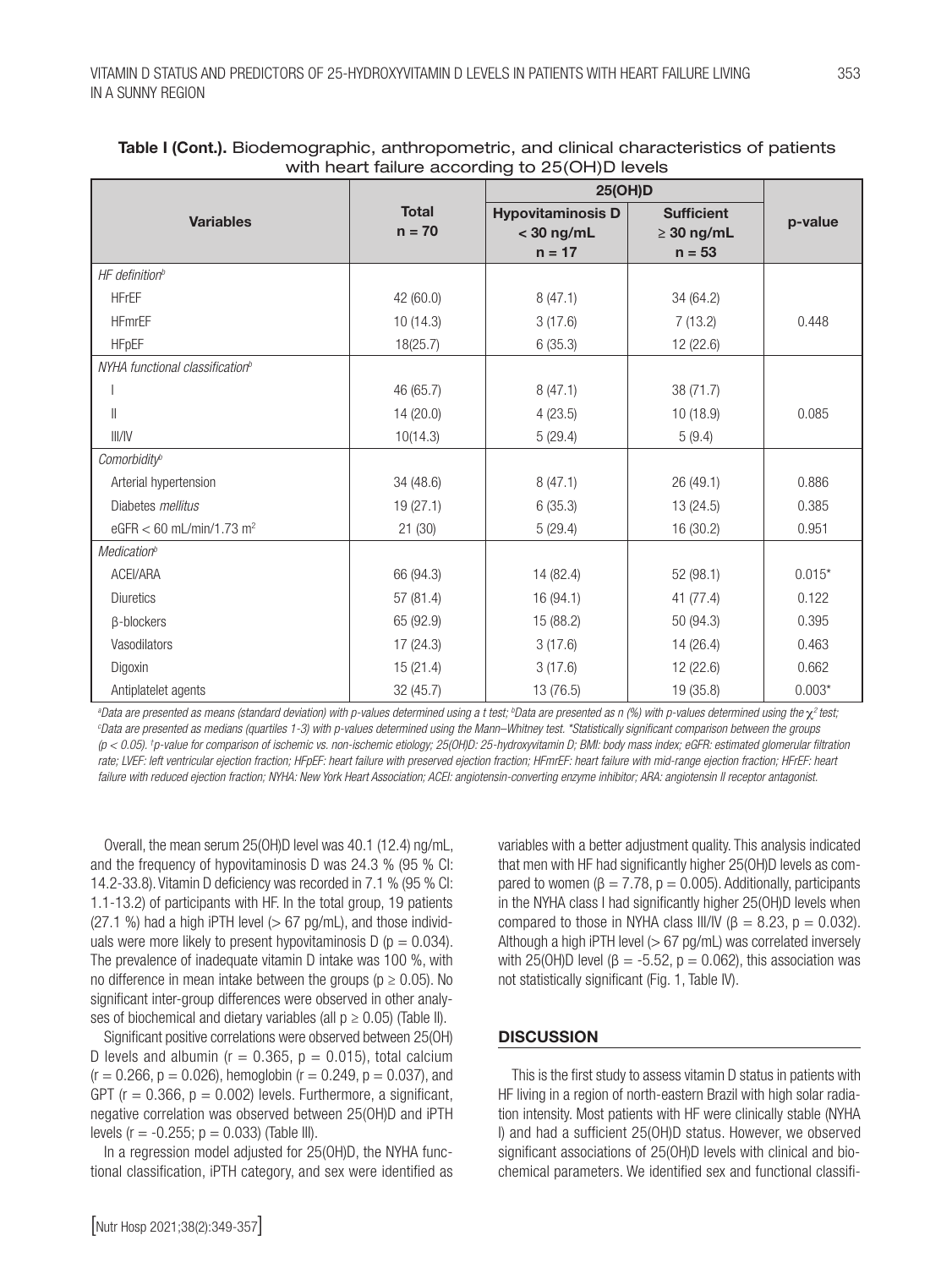|                                                 |                          | <b>250HD</b>                                         |                                                  |            |  |
|-------------------------------------------------|--------------------------|------------------------------------------------------|--------------------------------------------------|------------|--|
| <b>Variables</b>                                | <b>Total</b><br>$n = 70$ | <b>Hypovitaminosis D</b><br>$<$ 30 ng/mL<br>$n = 17$ | <b>Sufficient</b><br>$\geq 30$ ng/mL<br>$n = 53$ | p-value    |  |
| $25(OH)D$ (ng/mL) <sup>a</sup>                  | 40.1 (12.4)              | 22.85 (4.1)                                          | 45.62 (8.5)                                      | $< 0.001*$ |  |
| iPTH (pg/mL) <sup>b</sup>                       | 49.15 (35.9-75.2)        | 66.5 (44.0-112.1)                                    | 46.9 (34.95-64.9)                                | $0.020*$   |  |
| $i$ PTH $> 67$ pg/mL <sup>c</sup>               | 19(27.1)                 | 8(47.1)                                              | 11(20.8)                                         |            |  |
| $i$ PTH $\leq 67$ pg/mL <sup>c</sup>            | 51 (72.9)                | 9(52.9)                                              | 42 (79.2)                                        | $0.034*$   |  |
| Total calcium (mg/dL) <sup>a</sup>              | 10.0(0.6)                | 9,8(0.8)                                             | 10.1(0.6)                                        | 0.175      |  |
| Phosphorus (mg/dL) <sup>a,†</sup>               | 3.8(0.6)                 | 3.6(0.5)                                             | 3.84(0.6)                                        | 0.208      |  |
| Hemoglobin (g/dL) <sup>a</sup>                  | 13.2(1.7)                | 12.8(2.0)                                            | 13.4(1.5)                                        | 0.258      |  |
| Fasting glycemia (mg/dL) <sup>b</sup>           | 103.0 (95.8-120.3)       | 109 (94-155)                                         | 103 (96.0-117.5)                                 | 0.279      |  |
| HbA1c (%)b                                      | $6.3(6.0-6.7)$           | $6.3(5.9 - 7.35)$                                    | $6.3(6.0-6.6)$                                   | 0.721      |  |
| Total cholesterol (mg/dL) <sup>b</sup>          | 160.5 (1323-182.3)       | 165.0 (125.5-191.5)                                  | 159 (131.5-180.5)                                | 0.529      |  |
| HDL-c (mg/dL) <sup>a</sup>                      | 35.4(8.0)                | 35.7(7.8)                                            | 35.3(8.1)                                        | 0.860      |  |
| LDL-c $(mg/dL)^b$                               | 89.0 (70.8-110.8)        | 94 (74-113.5)                                        | 89 (69.5-1100)                                   | 0.661      |  |
| Triglycerides (mg/dL) <sup>b</sup>              | 119.0 (76.5-185.5)       | 129.0 (53.0-217.0)                                   | 119.0 (77.0-163.5)                               | 0.701      |  |
| GOT (U/L) <sup>b</sup>                          | 22.5 (18.0-29.0)         | 22.00 (17.5-33,0)                                    | 23.00 (19.0-29.0)                                | 0.995      |  |
| GPT (U/L) <sup>b</sup>                          | 23.0 (18.0-29.5)         | 21.0 (15.0-25.5)                                     | 23.0 (19.0-31.5)                                 | 0.236      |  |
| Albumin (g/dL)b,t                               | $4.4(4.2 - 4.7)$         | $4.4(3.6-4.5)$                                       | $4.4(4.3-4.75)$                                  | 0.104      |  |
| Creatinine (mg/dL) <sup>b</sup>                 | $1.1(0.9-1.3)$           | $1.0(09-1.3)$                                        | $1.1(0.9-1.3)$                                   | 0.699      |  |
| Urea (mg/dL) <sup>b</sup>                       | 38.0 (31.5-55.0)         | 38.0 (33-56.5)                                       | 38.00 (30.0-54.5)                                | 0.722      |  |
| hs-CRP (mg/L)b,t                                | $1.0(0.3-6.7)$           | $2.9(0.5-13.9)$                                      | $0.8(0.3-5.6)$                                   | 0.189      |  |
| eGFR (mL/min/1.73 m <sup>2</sup> ) <sup>a</sup> | 73.8 (24.9)              | 65.5 (21.3)                                          | 76.5 (25.5)                                      | 0.115      |  |
| Vitamin D intake (µg/d) <sup>a</sup>            | 2.6(1.2)                 | 2.7(1.2)                                             | 2.6(1.2)                                         | 0.725      |  |
| Calcium intake (mg/d) <sup>b</sup>              | 354.7 (313.5-487.1)      | 383.2 (325.7-483.0)                                  | 349.19 (308.9-487.5)                             | 0.493      |  |
| Phosphorus intake (mg/d) <sup>a</sup>           | 766.7 (147.9)            | 766.05 (92.9)                                        | 766.96 (162.3)                                   | 0.983      |  |

# Table II. Biochemical and dietary data of patients with heart failure according to 25(OH)D levels

<sup>a</sup>Data are presented as means (standard deviation) with p-value determined using the t-test; <sup>b</sup>Data are presented as medians (quartiles 1-3) with p-values determined using the Mann-Whitney test; °Data are presented as n (%) with p-values determined using the  $\chi^2$  test; †Phosphorus, n = 54 (12/42); albumin, n = 44 (15/29); *hs-CRP, n = 58 (15/43); \*Statistically significant comparison between the groups (p < 0.05); 25(OH)D: 25-hydroxyvitamin D; iPTH: intact parathyroid hormone; HbA1Ac: glycated hemoglobin; GOT: glutamic-oxaloacetic transaminase; GPT: glutamic-pyruvic transaminase; hs-CRP: high-sensitivity C-reactive protein; eGFR: estimated glomerular filtration rate.*

cation as independent predictors of 25(OH)D levels; specifically, we observed lower vitamin D levels in female participants and in those with worse functional NYHA classification.

Our findings regarding the 25(OH)D status are in contrast with those studies of HF patients from various populations. Generally, studies conducted in higher-latitude regions reported a high prevalence of vitamin D deficiency (7-9,12). Additionally, a previous study in a sample of patients with HF living in Rio de Janeiro (22 °S) in Brazil reported that 47 % of patients had hypovitaminosis D (< 30 ng/mL) (27); another study in Porto Alegre (30 °S) reported a rate of 70.5 % (13). Although these studies were also conducted in Brazil, the authors used different methods of analysis for the quantification of 25(OH)D; for example, radioimmunoassay (13) and liquid chromatography (27), thus limiting the comparability of studies. However, the Elecsys Vitamin D Total assay used in our study demonstrated a good overall performance, and was very suitable for automated measurement of 25(OH)D (28).

In addition, these Brazilian studies carried out in patients with HF were conducted in southeastern and southern regions of Brazil, which are different from the north-eastern region where this study was performed. The angle of solar radiation increases with increasing latitude; therefore, in regions at latitudes distant from the equator, UV-B rays are absorbed to a greater extent by the ozone layer and little radiation reaches the earth's surface, reducing the efficiency of vitamin D production (2). Likely, this factor best explains the relatively lower frequency of hypovitaminosis D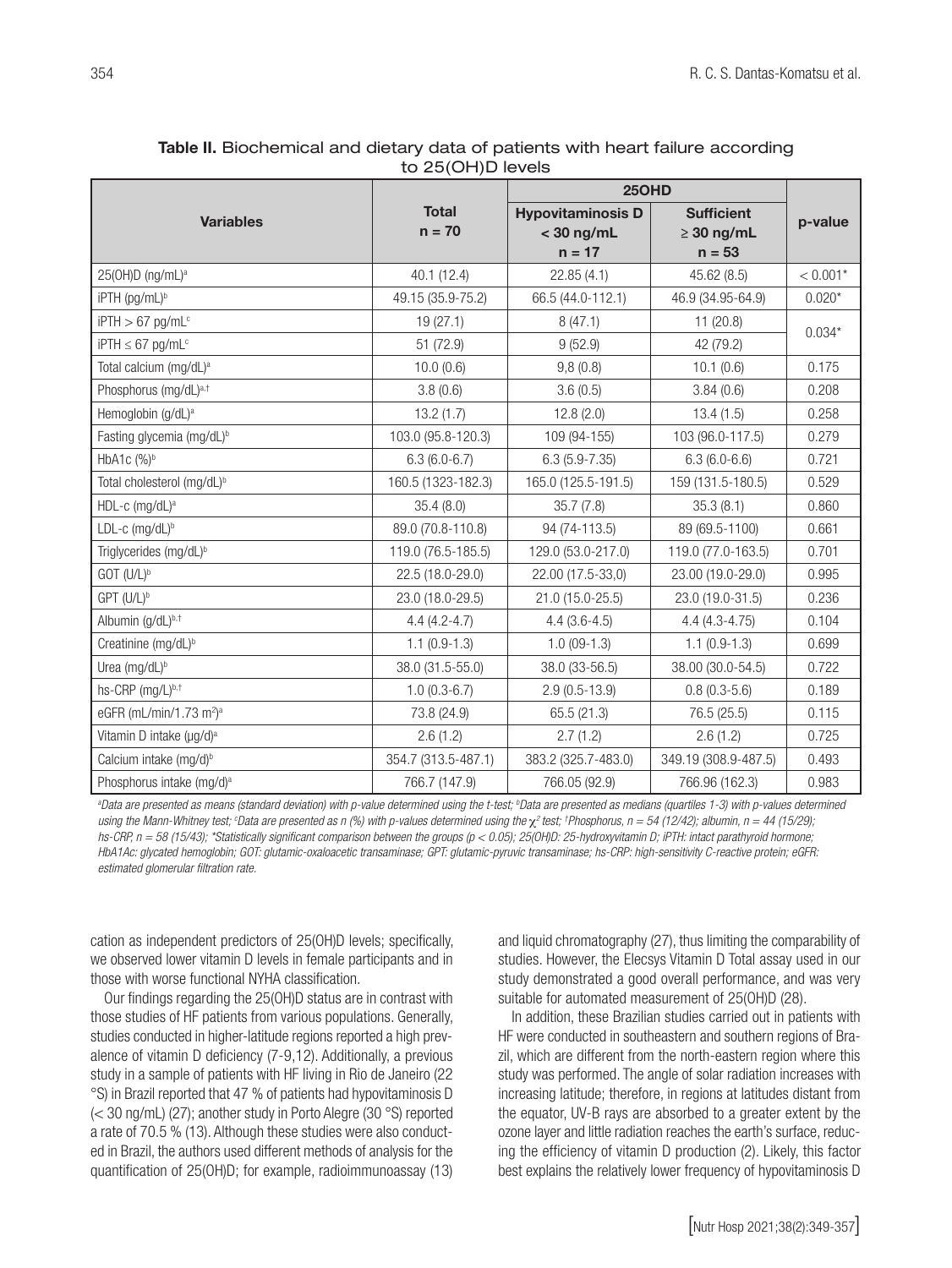| <b>Variables</b>                  | <b>25(OH)D</b> |          |  |
|-----------------------------------|----------------|----------|--|
|                                   | R              | p-value  |  |
| Age <sup>a</sup>                  | $-0.108$       | 0.372    |  |
| <b>BMI</b> <sup>a</sup>           | $-0.004$       | 0.972    |  |
| <b>LVEFb</b>                      | $-0.125$       | 0.302    |  |
| Total calcium <sup>a</sup>        | 0.266          | $0.026*$ |  |
| <b>iPTH</b> <sup>b</sup>          | $-0.255$       | $0.033*$ |  |
| Phosphorus <sup>a,†</sup>         | 0.158          | 0.253    |  |
| Hemoglobin <sup>a</sup>           | 0.249          | $0.037*$ |  |
| Albumin <sup>b,†</sup>            | 0.365          | $0.015*$ |  |
| GOT <sup>b</sup>                  | $-0.232$       | 0.054    |  |
| <b>GPT</b> <sup>b</sup>           | 0.366          | $0.002*$ |  |
| hs-CRPb,t                         | $-0.131$       | 0.328    |  |
| $e$ GFR <sup>a</sup>              | 0.157          | 0.195    |  |
| Solar exposure score <sup>b</sup> | 0.174          | 0.150    |  |
| Vitamin D intake <sup>a</sup>     | 0.088          | 0.466    |  |
| Calcium intake <sup>b</sup>       | 0.046          | 0.704    |  |
| Phosphorus intake <sup>a</sup>    | 0.09           | 0.436    |  |

## Table III. Correlations between 25(OH)D concentrations and clinical parameters in all patients with heart failure

<sup>a</sup>Pearson's correlation; <sup>b</sup>Spearman's correlation; \*Statistically significant *at a level of p < 0.05; † Phosphorus, n = 54; albumin, n = 44; hs-CRP, n = 58; 25(OH)D: 25-hydroxyvitamin D; BMI: body mass index; LVEF: left ventricular ejection fraction; iPTH: intact parathyroid hormone; GOT: glutamic-oxaloacetic transaminase; GPT: glutamic-pyruvic transaminase; hs-CRP: high-sensitivity C-reactive protein; eGFR: estimated glomerular filtration rate.*

and vitamin D deficiency observed in our study, considering that Natal has a latitude between 5 ° and 6 ° south of the equator, resulting in high solar radiation levels throughout the year (14).

Although the associations observed between sun exposure, dietary vitamin D intake, and 25(OH)D levels were not significant in this study, vitamin D status has been discussed not only by dietary intake or endogenous production, but also by the body's ability to store and release the vitamin (29). Lifelong exposure to a high ultraviolet index may provide adequate endogenous vitamin D production and storage. The mechanisms underlying 25(OH)D storage and bioavailability are still unclear, but cell culture studies suggest that PTH (30) and 1,25-dihydroxyvitamin D [1,25(OH)<sub>2</sub>D] (31) regulate the uptake and release of vitamin D by skeletal and adipose muscle cells. Thus, it is suggested that the high frequency of vitamin D sufficiency observed in our study possibly reflected the bioavailability of 25(OH)D stored in the patients' tissues.

We observed a higher likelihood of hypovitaminosis D among patients with HF of ischemic etiology as compared to those with

# Table IV. Stepwise forward regression analysis of 25(OH)D predictors

| <b>Variable</b>                | β       | <b>Standard</b><br>error | p-value  |
|--------------------------------|---------|--------------------------|----------|
| Intercept                      | 30.55   | 3.90                     | < 0.000  |
| Sex                            |         |                          |          |
| Male                           | 7.78    | 2.75                     | $0.005*$ |
| Female                         | 0       |                          |          |
| <b>PTH</b>                     |         |                          |          |
| $> 67$ pg/mL                   | $-5.52$ | 2.96                     | 0.062    |
| $\leq 67$ pg/mL                | 0       |                          |          |
| NYHA functional classification |         |                          |          |
|                                | 8.23    | 3.83                     | $0.032*$ |
| II                             | 3.09    | 4.54                     | 0.495    |
| III/IV                         | Ω       |                          |          |

*\*Statistically significant at a level of p < 0.05; 25(OH)D: 25-hydroxyvitamin D; NYHA: New York Heart Association.*

non-ischemic etiology. Vitamin D deficiency appears to contribute to an imbalance in vascular homeostasis and compromises arterial functioning, affecting the progression of atherosclerosis (32).

The observation that women displayed lower 25(OH)D levels and faced a greater risk of hypovitaminosis D relative to men should be emphasised; notably, these findings agree with the results of other studies (7,33). Sex steroid hormones regulate the synthesis of hepatic vitamin D-binding protein, the major vitamin D carrier protein. In postmenopausal women reduced estrogen levels appear to imply a lower total vitamin D level (34). We note that 64 % of the women in our study were menopausal. In addition, fat mass significantly increased between premenopausal and postmenopausal women when evaluated by BMI. Body mass can reduce proportionally circulating vitamin D levels (35). Although there was no significant correlation between BMI and 25(OH)D in our study, the body composition changes of menopause may explain the identification of sex as an independent predictor of 25(OH)D levels.

We identified the variable of functional classification as a predictor of vitamin D status. Previous reports regarding the associations of low 25(OH)D levels with highest symptom severity, determined by the functional classification, have been conflicting (7,11,36,37). However, this relationship is supported by evidence from other parameters that indicate clinical severity, such as associations between low 25(OH)D levels and elevated natriuretic peptide levels (7,36), reduced functional capacity (9), and the occurrence of poor outcomes in HF (6,7,37).

A previous meta-analysis confirmed an association of the most serious functional classification with increased bone loss, and an imbalance in calcium and phosphorus homeostasis, as well as in the hormones involved in this balance, have been identified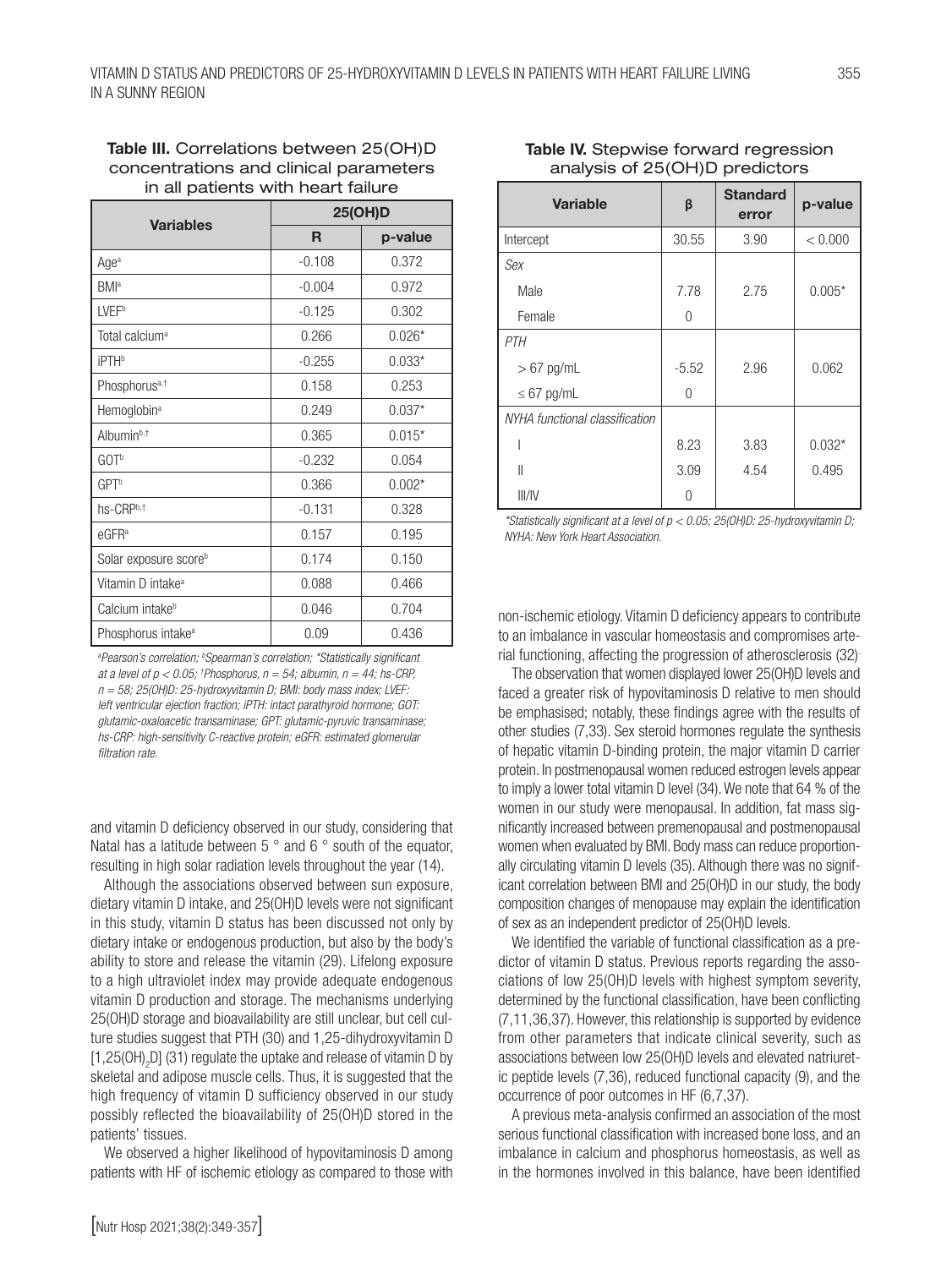

#### Figure 1.

Differences in 25(OH)D levels by NYHA functional class, iPTH category, and sex. 25(OH)D: 25-hydroxyvitamin D; NYHA: New York Heart Association; iPTH: intact parathyroid hormone.

as predictors of clinical outcome in end-stage HF patients (38). Given the role of vitamin D in maintaining the balance of calcium and phosphorus, patients with more clinically severe HF may have an increased requirement for vitamin D. Furthermore, we confirmed the associations of lower 25(OH)D levels with lower serum calcium and higher PTH levels. Similar findings have been previously reported (8,10,39), including an observation that higher HF-related mortality was associated with elevated PTH levels and hypovitaminosis D (10).

Our study had several limitations. First, the cross-sectional design of the study prevented us from establishing a causal relationship between hypovitaminosis D and HF. Second, although the data collection had taken place in a heart failure center, we obtained a small sample. Third, the biochemical assay used to

evaluate 25(OH)D may have cross-reacted with other vitamin D metabolites (40), and the sun exposure instrument can only evaluate sun exposure in the 7 previous days.

#### **CONCLUSION**

In conclusion, a majority of patients with HF residing in a sunny region had sufficient 25(OH)D levels. Sex and functional classification were identified as independent predictors of 25(OH)D levels, with low 25(OH)D levels among women and patients with HF in NYHA class III/IV. Our results reinforce the importance of monitoring female patients with HF, and those with worse symptomatic severity to prevent poor outcomes related to hypovitaminosis D.